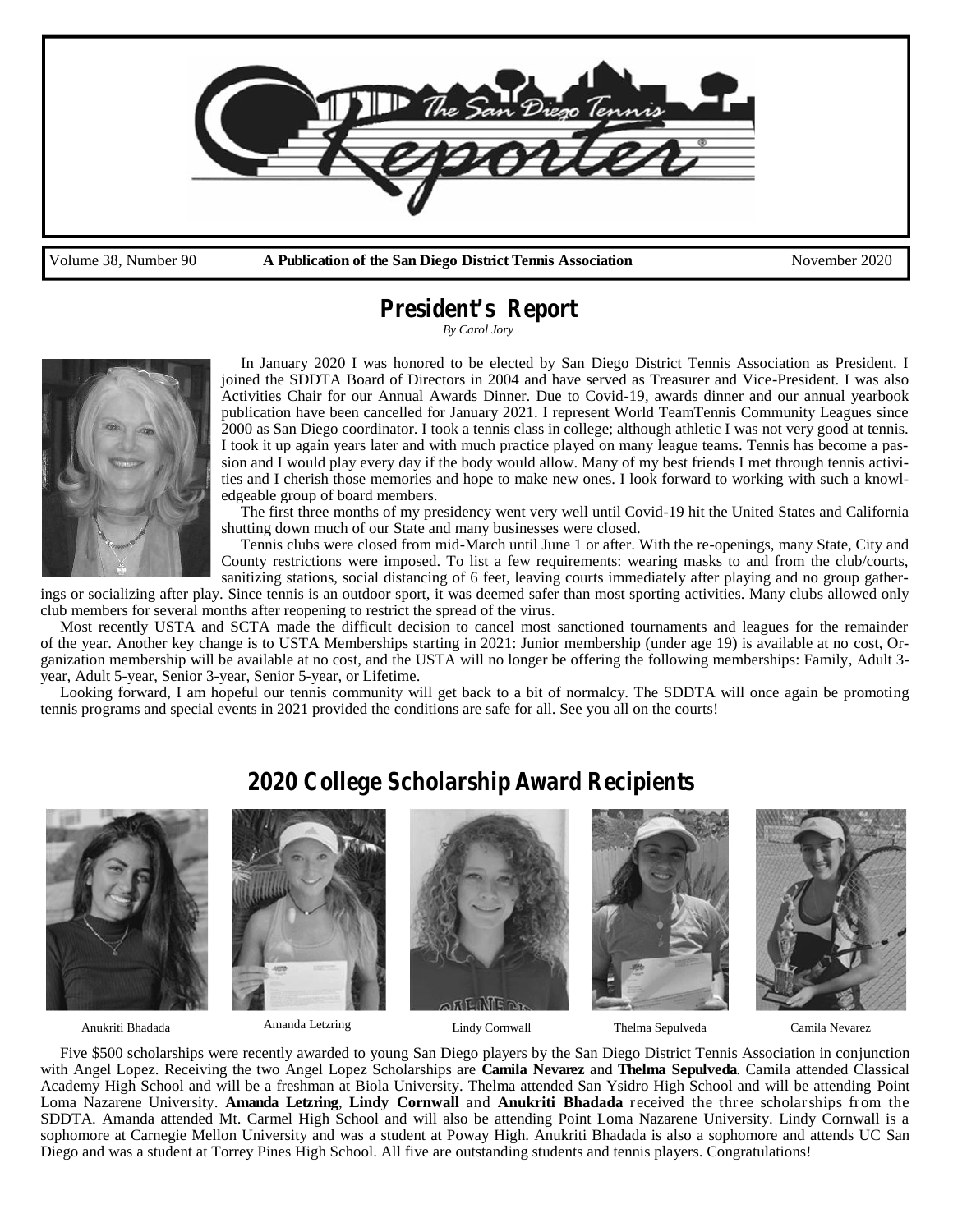## *San Diego Tournaments*

Due to the impact of the novel coronavirus, August and September tournament play resumed in a limited way in San Diego. Mountain View hosted the 28<sup>th</sup> Mountain View tournament with a good turnout of 160 participants. In the Men's Open, **Zachary Ermert** defeated **Zachary Leslie.** In Men's 4.0 unseeded **Kevin Mallery** was the winner, beating the #1 seed from Los Angeles and in the Men's 4.5 #1 seed **Dale Gutierrez** defeated **Ken Johnson**.



Jayson Blando Midori Castillo



The 104<sup>th</sup> La Jolla Championships moved from June to September, restricting entrants to men's and women's singles only. According to referee **Tony Perez**, "The tournament went extremely well. We had a full, strong draw of 16 women's Open players and a 128-men's draw." After covering expenses, the Men's division winner, unseeded **Jayson Blando**, walked away with a \$1,400 check. Along the way to the final, Blando defeated **Derek Miller** (seeded #3) in the quarterfinals; in the semifinals, he defeated #1 seed, Tomas Aranguiz (La Habra), in an exciting three-set match: 7-6, 4-6, 6-1. In the Women's Open, **Midori Castillo**, seeded #1, defeated **Hiromi Sasano** 7-6, 6-2.

Tournament Director **Scott Farr** reported, "With only two events and a limited number of players competing on six courts, the protocols for the tournament were quite easy to enforce. All of the bleachers were roped off and everyone on the tennis club grounds was required to properly wear a face covering. We informed the players and the LJTC members that spectators were not allowed. The tournament desk was also quite different. The players were greeted from a 10 foot distance. Hopefully, this tournament format was a once-in-alifetime event." With such a carefully managed tournament, we are hoping that the remainder of the 2020 tournaments in San Diego can maintain the same high standards!

Barnes is scheduled to host their adult tournament November 20-22 and the National 40s, Father/Son tournament at the La Jolla Beach and Tennis Club has been changed from a National to a Designated Open Sectional Championship. The dates for that tournament are November 30 - December 6.

*The status of these two tournaments is questionable though, as the County canceled the La Costa tournament less than five days before it was scheduled to begin.*

## *USTA League Tennis*

*By Randie Lettington*

Tennis is thriving as the top sport for social distancing! Thanks to our USTA facilities and our players following protocols for Safe Play, we have enjoyed social tennis since May. While we were unable to run our team format Fall leagues, USTA So Cal is looking ahead toward Winter Season. We are in the process of working with the State and County to have approvals for play in place for our Adult 40 and Over League and Mixed Doubles 18 and Over league. Registration for these leagues will take place in mid-late November.

Since league play was limited nationally this year, the decision was made to combine those matches with 2021 matches to calculate year end NTRP ratings in 2021. Ratings will not change for 2020.

Congratulations to our winning teams from Winter and Summer Leagues in 2020!

## **USTA Adult 40 and over League (Winter) San Diego Local League Winners**

Men's 3.5 San Diego Tennis and Racquet Club- Juan Lopez Men's 4.0 Lake Murray- Seth Hill Women's 3.5 WD Eastlake Tennis Center- Michiyo Killeen Women's 3.5 WE Balboa Tennis Club- Lisa Shirley Women's 4.0 San Diego Tennis and Racquet Club- Randie Lettington Women's 4.5+ Barnes Tennis Center- Lisa Crisafulli **North County San Diego Local League Winners** Men's 3.5 Kit Carson Park- Mark Warren Men's 4.0 Rancho Bernardo Swim and Tennis- Bob Doolittle Men's 4.5+ La Costa Resort- Aaron Stark Women's 3.0 Lomas Santa Fe Country Club- Nellwyn Voorhies Women's 3.5 WD Rancho Bernardo Community- Judy Nelson Women's 3.5 WE Winners Tennis- Mary Jo Preti Women's 4.0 WD Surf and Turf Tennis- Kellie Doyle Women's 4.0 WE Rancho Bernardo Swim and Tennis- Rene Carmichael Women's 4.5+ Carmel Valley Tennis- Kellie Jaquez

## **USTA Mixed Doubles 18 and over League (Winter) San Diego Local League Winners**

7.0 Level Mountain View Sports and Racquet- Vivi Rozo 8.0 Level Mountain View Sports and Racquet- Joseph Reyes 9.0 Level Balboa Tennis Club- Patty Glenn 10.0 Level Barnes Tennis Center- Rockwell Shah **North County San Diego Local League Winners** 7.0 Level Morgan Run Resort- Katie Martins 8.0 Level Carmel Valley Tennis- Becky Kuba 9.0 Level El Camino Country Club- Rick Gentry

## **USTA 65 and over Adult Doubles League (Spring/ Summer) San Diego Local League Winners**

Women's 8.0 Balboa TC- Marcia Bennett

## **North County San Diego Local League Winners**

Women's 8.0 CTA@ Rancho Arbolitos- Debbie L'Heureux- Hitomi Wittl

## **SCTA Tri-Level Adult League (Summer) Local League Winners- SD/ SDNC**

SD Women's (4.0-3.0) Mt. View Sports and Racquet- Aida Padilla SDNC Women's (4.0-3.0) Valley Center- Josie Hendrix

Women's (4.5-3.5) WE Carmel Valley Tennis- Becky Kuba Women's (4.5-3.5) WD Surf and Turf- Shelley Goodson Men's (4.5-3.5) Mountain View Sports and Racquet- Joseph Reyes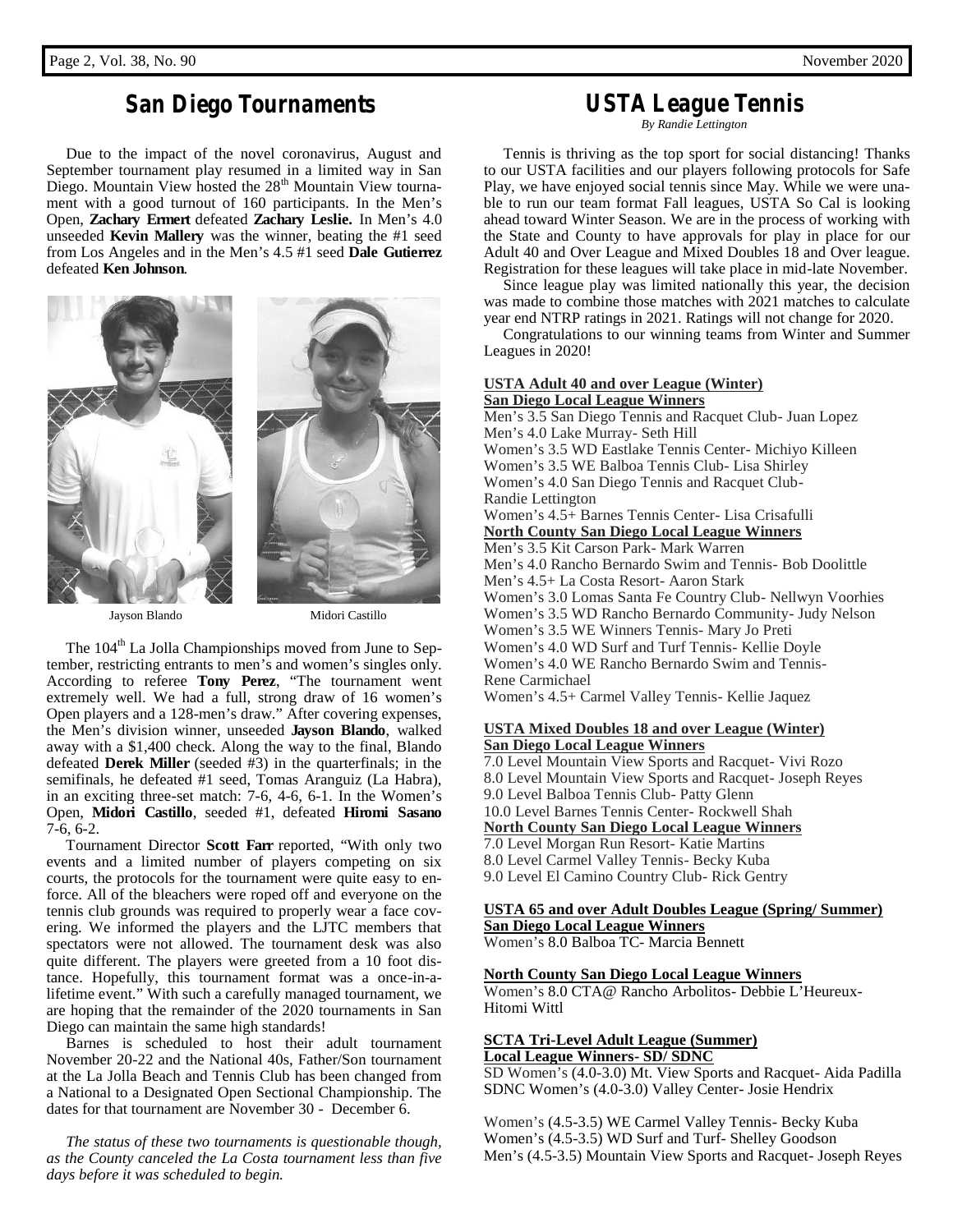## *Tennis News From Around the County*

## *Congratulations to:*



Ed Collins

**Ed Collins** who was awarded the National USTA/USPTA Community Service Award. In his 48 years as a USPTA member, Elite Professional Ed Collins has made giving back to the San Diego tennis community his life's work. For 19 years, he led the men's program at the University of San Diego. Ed also established a college fund in his father's name, Julius Collins, which has raised thousands of dollars to provide free instruction and summer camps for children from low-income areas.

**Karen Ronney** received the High School Coach of the Year Award. Karen is in her 14th year as girls' head tennis coach at Patrick Henry High School, where she has accumulated a 127-23 record in the CIF San Diego Division.

**Roy Barth**, former San Diegan and 2012 member of the San Diego Hall of Fame (Junior Stand-out, College Great, World Class) has recently published a book "Point of Impact" about his career in tennis. It is available on Amazon.

### *Welcome!*



A big welcome to new San Diego District Board members **Ryan Redondo**, **Matt Previdi** and **Todd Sprague**. Ryan recently took over the reins at the Barnes Tennis Center and is responsible for many new and exciting events in San Diego, Matt will replace Amanda Fink as head of "Sip and Serve" and Todd, Director of the National Father Daughter Tournament and USTA Board member, will join our Sanctions and Scheduling Committee. All are great additions to our organization!

A fond farewell was given to two valuable board members: **Lesley Waite** and **Amanda Fink.** Lesley served as Vice- President for many years and was the USTA League Coordinator for San Diego. Editor of the yearbook and newsletter, she will be missed! Amanda headed up San Diego's Tennis Fest for several years and was a USPTA representative on the Board.

Ryan Redondo

### *From Balboa TC:*

For the first time in Balboa TC's 90+ year history they have exceeded 1,600 members! **Colleen Ferrell**, Club Director noted that "We are now able to resurface courts; repair the video/camera equipment, lock up the ice machine, replace the shade canopies on lower courts, complete the gates and fencing projects." Welcome to their 500+ new members. Tennis is obviously alive and well in San Diego!

## *From Barnes Center:*

A fantastic Oracle ITA Masters by UTR was held at the Barnes Center October 9-11 for elite juniors and professional players. It aired on ESPN. It was a great opportunity to bring elite level tennis back for our American and collegiate players. San Diegans **Isaiah Strode**, **Jessica Failla**, **Katie Codd** (Quarterfinals) and **Keegan Smith** (Semifinals) performed well. The event had total prize money of \$20,000.

*San Diego Lost Five Important Tennis Enthusiasts This Year*

Virginia Glass





David Sanderlin Fred and Catherine Circo Mario Moreano Lois Simmons





**Virginia Glass** was one of the original founders of the San Diego District Tennis Association and served in many positions in the organization and in the tennis community over the years. She was the first female president of the American Tennis Association, the oldest African American sports organization. For her work with the SCTA Community Tennis Development, she received the SCTA Lifetime Achievement award in 2008.

**David Sanderlin** was inducted into the San Diego Hall of Fame in 2018. A lifelong tennis enthusiast and top player in high school and college, David stayed involved in tennis his whole life, both as a player and teacher.

**Fred Circo** had many careers, but the one he seemed to love most was his " retirement job" as a tennis umpire. Both he and his wife, Cathie Circo, who also passed away this year, volunteered at the Barnes Tennis Center fo wife, **Cathie Circo**, who also passed away this year, volunteered at the Barnes Tennis Center for years and loved giving back to the tennis community at both the Center and at Balboa Tennis Club, where they were members.

**Mario Moreno** was also a long-time popular member of the Balboa Tennis Club and a familiar sight at local tournaments in his work as an umpire for the San Diego Umpire's Association.

**Lois Simmons** was a longtime Pt. Loma resident and devoted tennis player. Lois participated in national tournaments into her 80's and was a spirited competitive player.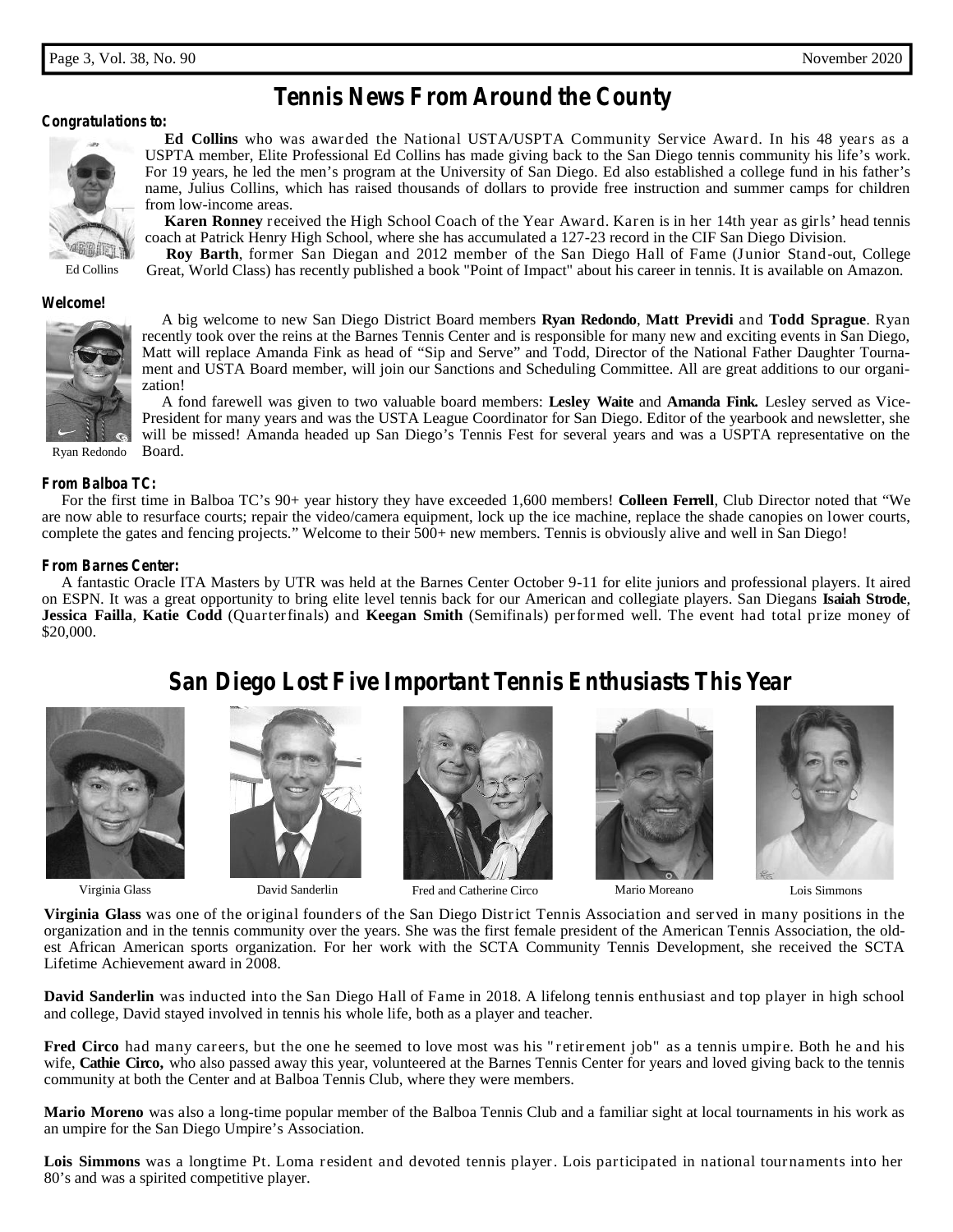## *Changes in USTA Adult Tournaments for 2021*

Significant changes will be introduced in the adult tournament structure in 2021. Encouraging innovation and simplicity in play, as well as national continuity and uniformity were the goals. "The new tournament structure aims to provide tournament points per round at various levels-It will also provide a new ranking system for NTRP tournaments."

The new tournament pathway will be similar to the one used in junior tournaments. There will be seven levels of tournament and each will have unique rankings. The duration of the tournament, whether it is "Open" or "Open/Closed", whether it is National, Sectional or Sectional/District and draw format will relate to the different levels.

Levels 1-3 are National Open tournaments lasting between 5-7 days with several choices in draws and scoring. The chart below explains the different levels. Note that a "closed" tournament means that it is open to only players from that section. Right now, none of our local tournaments are closed.

| <b>Tournament Level</b> | <b>Current Reference Point</b>                              | <b>Admin Approval</b> | <b>Duration (Max)</b> | Open/Closed |  |
|-------------------------|-------------------------------------------------------------|-----------------------|-----------------------|-------------|--|
| Level 1                 | Category I & NTRP Nats                                      | National              | 7 Days                | Open        |  |
| Level 2                 | Super CAT II                                                | National              | 5 Days                | Open        |  |
| Level 3                 | CAT II                                                      | National              | 5 Days                | Open        |  |
| Level 4                 | Sectional Championship & NTRP Sectionals                    | Section               | 5 Days                | Open/Closed |  |
| Level 5                 | District/State Championship or<br>Elevated District/Section | Section/District      | 5 Days                | Open/Closed |  |
| Level 6                 | Local Tournament                                            | Section/District      | 3 Days                | Open        |  |
| Level 7                 | Local Tournament                                            | Section/District      | 1 Day                 | Open        |  |

One of the main impacts of this new structure for adults is all sections will give out the same ranking points, depending on the level of the tournament. There will now also be national rankings for NTRP divisions. San Diego will follow this new ranking system. Right now, all San Diego tournaments are treated equally, no matter what the size of the draw. The exception to this is the La Jolla Championships and the District Tournament, which are weighed heavily. This will no longer be the case in 2021.

The USTA has prepared a "Percentage Based" approach to the Point Per Round Tables.

As you can see, the winner of a level 5 tournament (which many of the larger San Diego tournaments will be) would earn 1050 ranking points and the winner of a level 6 tournament would earn 450, and so on.

A big change will be that NTRP divisions will also have national rankings. In addition, there will be a new tournament (and league) management system that will be instituted. Players, as well as tournament directors, will be using the new system to enter tournaments and register for leagues. COVID-19 has drastically changed the 2020 tournament/league schedule and these new changes beginning in 2021 for tournament (and league) play will be challenging.

# **USTA Adult Ranking Point Tables**

*Feed-In Championship through Quarterfinals*

| <b>Description</b>       | <b>Finish</b>  | # Players<br><b>Getting</b><br><b>Pts</b> | Level 1 | Level 2 | Level 3 | Level 4 | Level 5 | Level 6 | Level 7 | Percent-<br>Order of<br>Finish |
|--------------------------|----------------|-------------------------------------------|---------|---------|---------|---------|---------|---------|---------|--------------------------------|
| Percent - Level to Level |                |                                           | 100.0%  | 70.0%   | 60.0%   | 50.0%   | 35.0%   | 15.0%   | 5.0%    |                                |
| Champion                 | 1              |                                           | 3000    | 2100    | 1800    | 1500    | 1050    | 450     | 150     | 100.0%                         |
| 2nd Place                | $\overline{2}$ |                                           | 2100    | 1470    | 1260    | 1050    | 735     | 315     | 105     | 70.0%                          |
| 3rd Place                | 3              |                                           | 1800    | 1260    | 1080    | 900     | 630     | 270     | 90      | 60.0%                          |
| 4th Place/SF             | 4              | 1                                         | 1500    | 1050    | 900     | 750     | 525     | 225     | 75      | 50.0%                          |

\* To see the complete listing of all 2021 tournament levels ranking points system visit: https://www.usta.com/en/home/play/adult-tennis/programs/national/usta-adult-tournament-changes-for-2021.html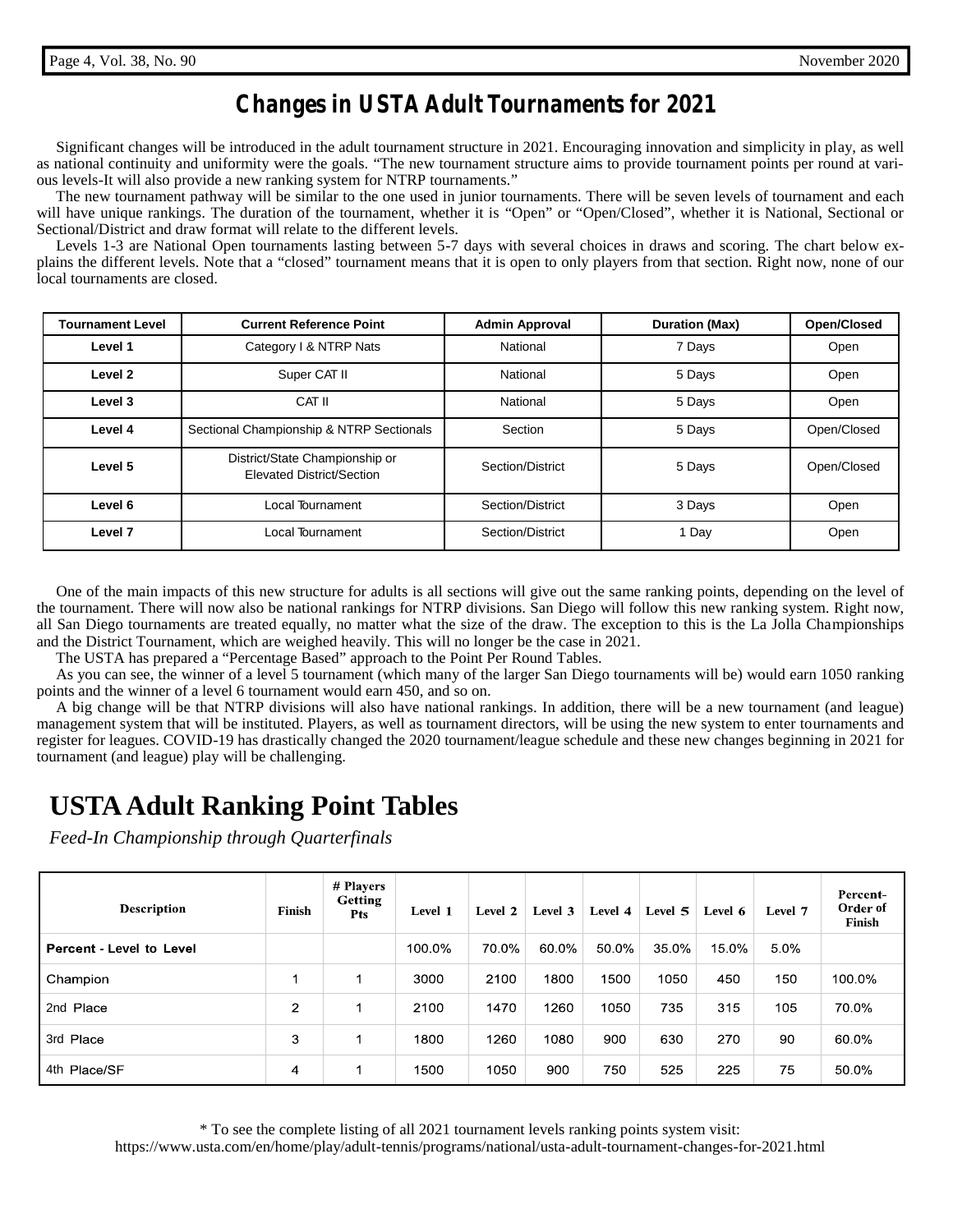## *San Diego Tennis Hall of Fame 2020 Recipients*



## **Roz King: Senior Success and Community Service**

Roz took up tennis at age 45; after that, there was no stopping her. She credits her coach, Tad Yamaguchi (former UCSD tennis coach), for her rise in tennis. Roz says that Tad "took me from club player to world class." Later, Ben Press was instrumental in developing her potent serve. Her gold ball collection (hardcourt, grass and clay) is impressive—nine gold balls in singles, 22 in doubles and a bucket full of silver and bronze. With three World Championships and five Team Cups, Roz is still winning awards!

Off the court, Roz is community- and civic-minded. She served 17 years on the San Diego District Tennis Association (SDDTA) Board, 20 years on Balboa Tennis Club's Board, six years on a USTA National Committee, and has been Secretary/Treasurer for the Greater San Diego City Tennis Council since its inception.



### **Cathie Anderson: Senior Success**

Cathie played tennis as a junior and then played at UC Berkeley and was the NCAA Women's runner up. Cathie graduated with a major in Economics and a minor in Cartography. After graduating, she went to work for the San Francisco Planning Department and Richmond Redevelopment for three years. Then, Cathie decided 9 to 5 was not for her. Instead, she began teaching tennis. In 1985 she moved to San Diego and began teaching here. While teaching tennis, Cathie continued to compete and grow an impressive resume. She has won 23 National Championships on multiple surfaces, 30 gold balls and more than 80 silver and bronze ones. In addition, she has been selected by the USTA to play for the United States on 22 international teams.



### **Arnold and Esther Belinsky: Philanthropy**

Arnold and Esther have always taken an active interest in local tennis. They are a couple of "movers and shakers" in San Diego tennis. Arnold began playing tennis at the age of 21 and, after marrying Esther in 1954, continued playing and introduced his children to the sport he loved. Arnold passed away in 2016 and is survived by Esther and their three tennis-playing children: Larry (Judy), Craig, and Sheila, as well as six grandchildren and two great-granddaughters.

Arnold and Esther are responsible for their many donations to tennis facilities in San Diego, including the refurbishing of the Balboa Tennis Club at Morley Field, where the clubhouse is named after them. In addition, they have been generous contributors to the Barnes Tennis Center and they also founded the Belinsky Family Tennis Complex at the San Diego Jewish Academy.



### **Larry Belinsky: Senior Success and Community Service:**

Larry began playing at a young age and has been a potent player in all divisions through the years. He played one year for UC Berkeley and then transferred to San Diego State where he was the top player. Unfortunately, Larry contracted spinal meningitis and recuperating became his priority. After college and marriage, Larry made a successful return to competitive tennis.

Larry was San Diego's #1 rank player in his age group for 20 years! Along the way, he collected his share of gold, silver and bronze balls. After retiring, Larry helped grow tennis in San Diego. He lobbied for, and founded, the San Diego Tennis Hall of Fame, supported Youth Tennis San Diego (YTSD) in many ways and spent nine years coaching student athletes at Canyon Crest Academy.



## **Geoff Griffin: Teaching Pro, Community Service**

Geoff has been the Director of Tennis at the Balboa Tennis Club for more than 30 years. He has a staff of nine certified tennis pros—quality instruction and affordability are his guiding principles. Geoff has made the teaching program there a huge success.

Geoff stands out as a tennis pro who has given so much back to the community. As a member and one-time president of the San Diego District Tennis Association (SDDTA), he co-founded Tennis Fest and directed it for 18 years: more than 700 adults and children are treated to free clinics and exhibitions at Balboa.

He has been running weekly lessons for San Diego's Wounded Warriors for many years, as well as being a vital part of the Wounded Warriors National Camp.

Geoff's been an officer on the local board of the USPTA for 25 years, is an SCTA Board member and an active member of the Greater San Diego City Tennis Council. Geoff is one involved guy!